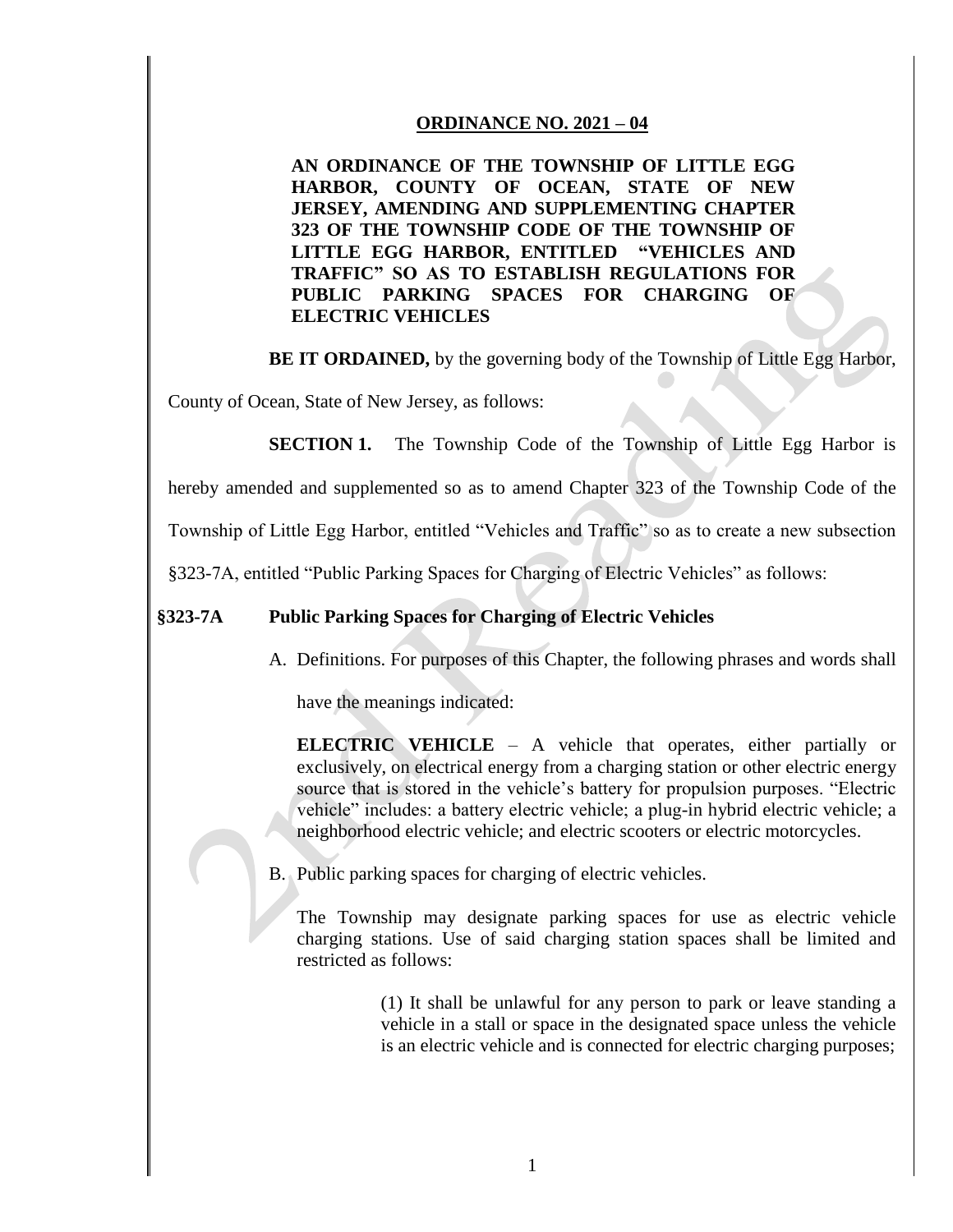(2) Nonelectric vehicles are prohibited from parking in charging station spaces; and,

(3) Electric vehicles are authorized to park in spaces designated as charging station spaces only during the time the vehicles are connected for electric charging purposes. When the vehicle is no longer charging, the owner or operator of said vehicle shall be required to remove the vehicle from the charging station space.

- C. Charging station fees. The fee to use parking spaces within the Township identified as charging station spaces for when the electric vehicle is connected to the charging station shall be \$1.75 per hour.
- D. Designation of public spaces.

The following locations shall be designated as charging station spaces:

1. Designated parking spaces at the Municipal Complex, on either side of the charging station.

**SECTION 2.** This ordinance shall take effect after second reading and publication as required by law.

**SECTION 4.** All ordinances or parts of ordinances inconsistent herewith are hereby repealed.

**SECTION 5.** If any section, subsection, sentence, clause, phrase or portion of this ordinance is for any reason held to be invalid or unconstitutional by a court of competent jurisdiction, such portion shall be deemed a separate, distinct and independent provision, and such holding shall not affect the validity of the remaining portions hereof.